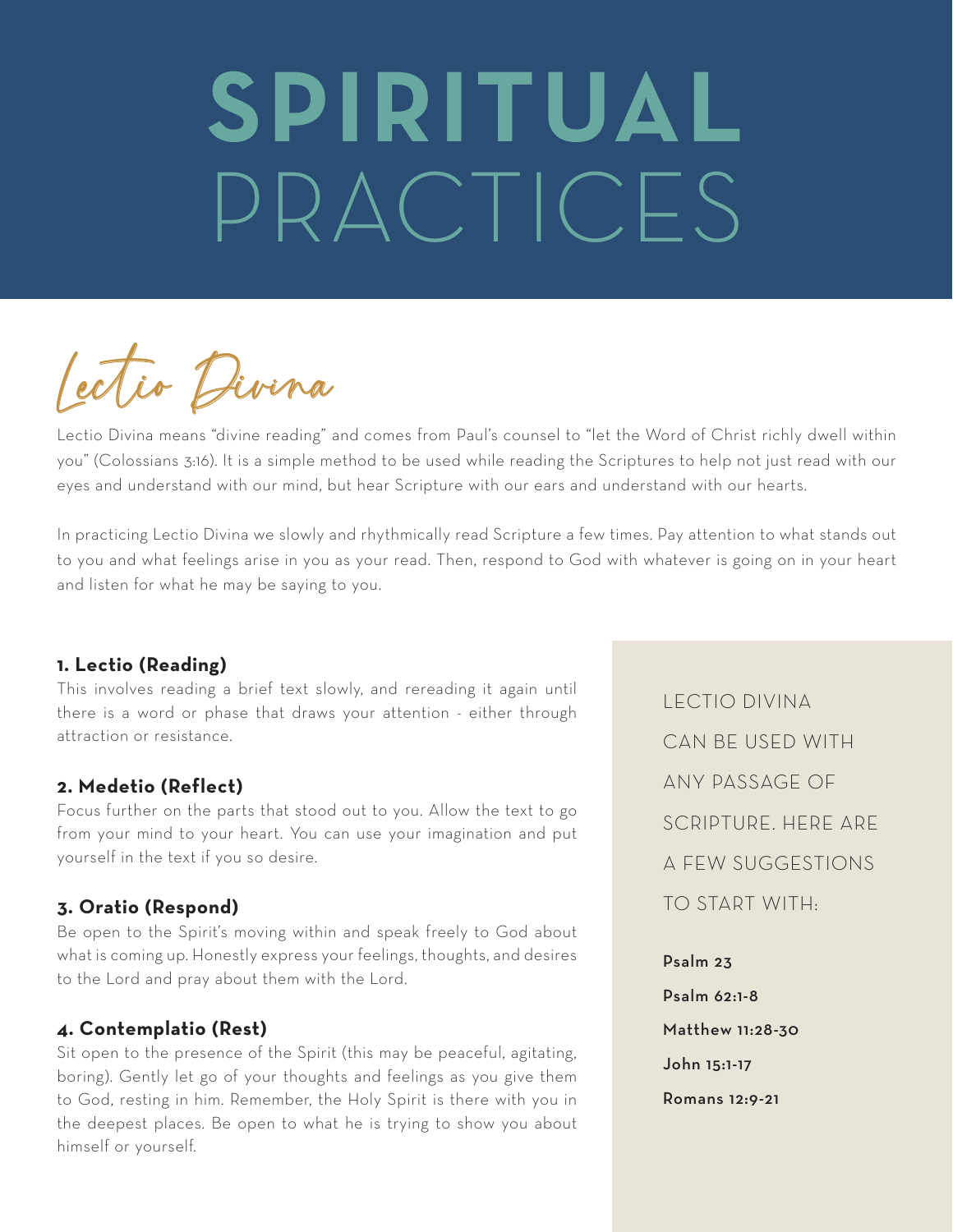Silence + Solitude

# **Silence and solitude is a moment of intentional time to be alone with God in the quiet.**

Examples of Jesus engaging in silence & solitude:

- Mark 1:35: "Before daybreak the next morning, Jesus got up and went out to an isolated place to pray."
- Luke 5:16: "Jesus often withdrew to the wilderness for prayer."

One of the foundational goals of silence and solitude is to get to the place where we know who we are in God. When we slow down long enough to get alone with ourselves and God, we may begin to see what is actually going on in our hearts and have space to hear from God.

**Practically:** getting alone with God to be in a quiet place for some time.

- Walking on a trail
- A chair in your house
- A place in your backyard
- The park

The point is not to try and make something happen, but to stop, slow down, and be attentve to God. Consider, "where can I go for some time to be in queit with the Lord?" Make a plan to do this in the next month.

 $\sqrt{2}$ Solitude and silence can never be separated from the call to unceasing prayer. If solitude were primarily an escape from a busy joy, and silence primarily an escape from a noisy milieu, they could easily become very self-centered forms of asceticism. But solitude and silence are for prayer. The Desert Fathers did not think of solitude as being alone, but as being alone with God. They did not think of silence as not speaking but as listening to God. Solitude and silence are the context within which prayer is practiced.  $\bullet \bullet$ 

- Henri Nouwen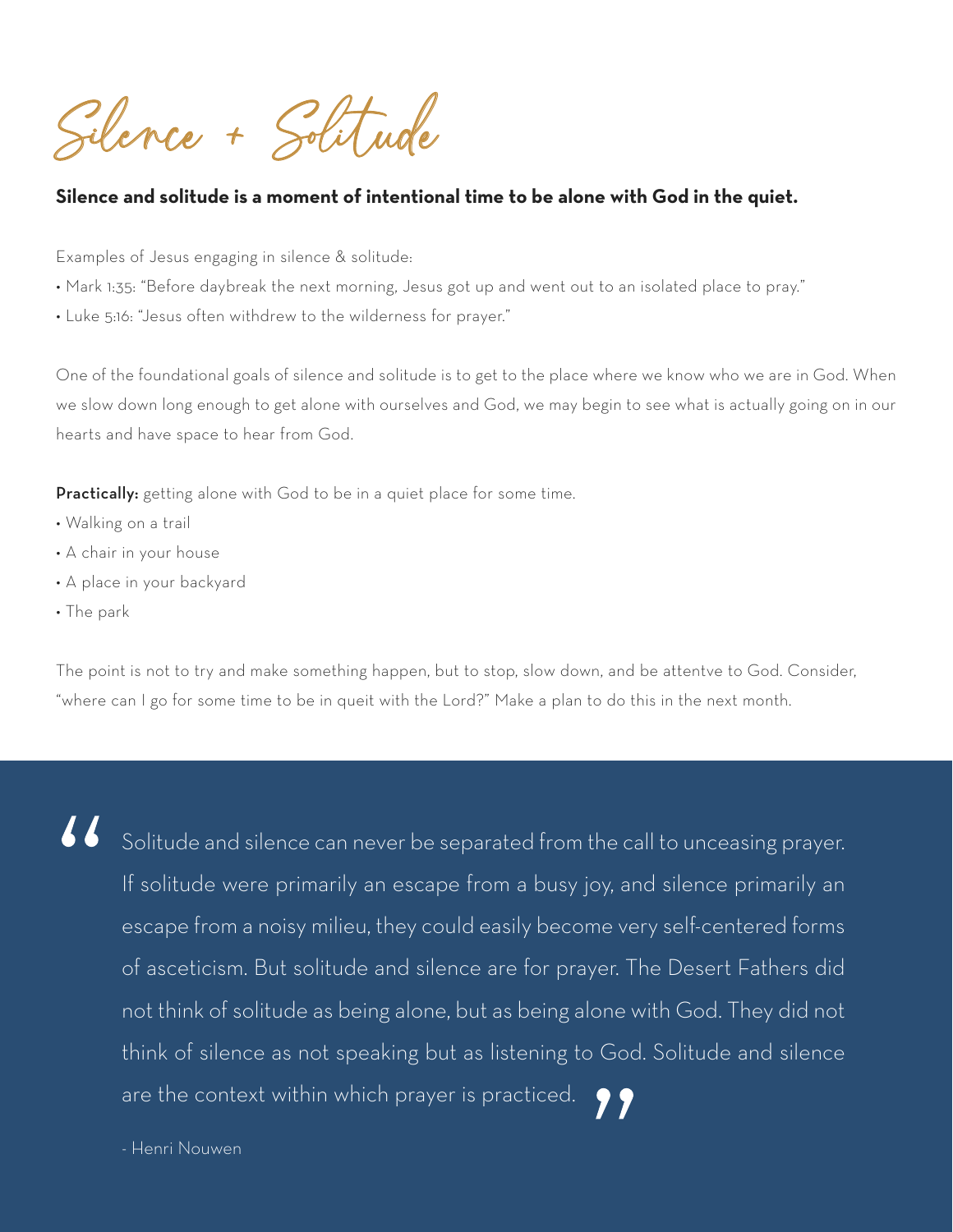Sabbath

**Sabbath comes from the Hebrew word, "shabbat" which literally means "to stop." Sabbath is a time to stop working, stop being productive, stop worrying, and so on. It is not the same as a "day off," where you typically run errands, shop, do laundry, play on your phone, watch TV, etc. Rather, sabbath is a day set aside for resting, worshiping, and delighting in God.** 

## **THINGS TO CONSIDER**

- Which day works best for me to Sabbath?
- What can this look like for me as someone who is single, married, has a family, etc?
- In what ways to I feel conneted to God?
- What is life-giving for me and reminids me of God's love?
- Who are some people I would like to spend my sabbath with?
- Who do I feel safe with?
- Who do I feel seen and known by?
- Who can I laugh with?

## **WHAT TO DO ON SABBATH**

- Read a Psalm to kick off your Sabbath rest
- Enjoy a cup of coffee or tea as you read Scripture in the morning
- Journal thoughts and prayers
- Go to and engage in the church worship service, enjoy church community (if you Sabbath on Sunday)
- Eat a good meal, enjoy your favorite drinks, and dessert
- Take a nap
- Pray
- Practice slowing down (i.e. walking slowly and enjoy God's creation)
- Turn off your social media and email
- Read a book
- Spend intentional time with your spouse
- Spend intentional time with your community
- Be creative (paint, draw, ceramics, cook or bake a new recipe)
- Play (play an instrument, play a sport, garden, play with your kids, have a family or friend game night
- Reflecting on the week, write a list of things you are grateful to God for

## **Remember, Sabbath is supposed to be a day of JOY & DELIGHT. Enjoy it. Delight in God.**